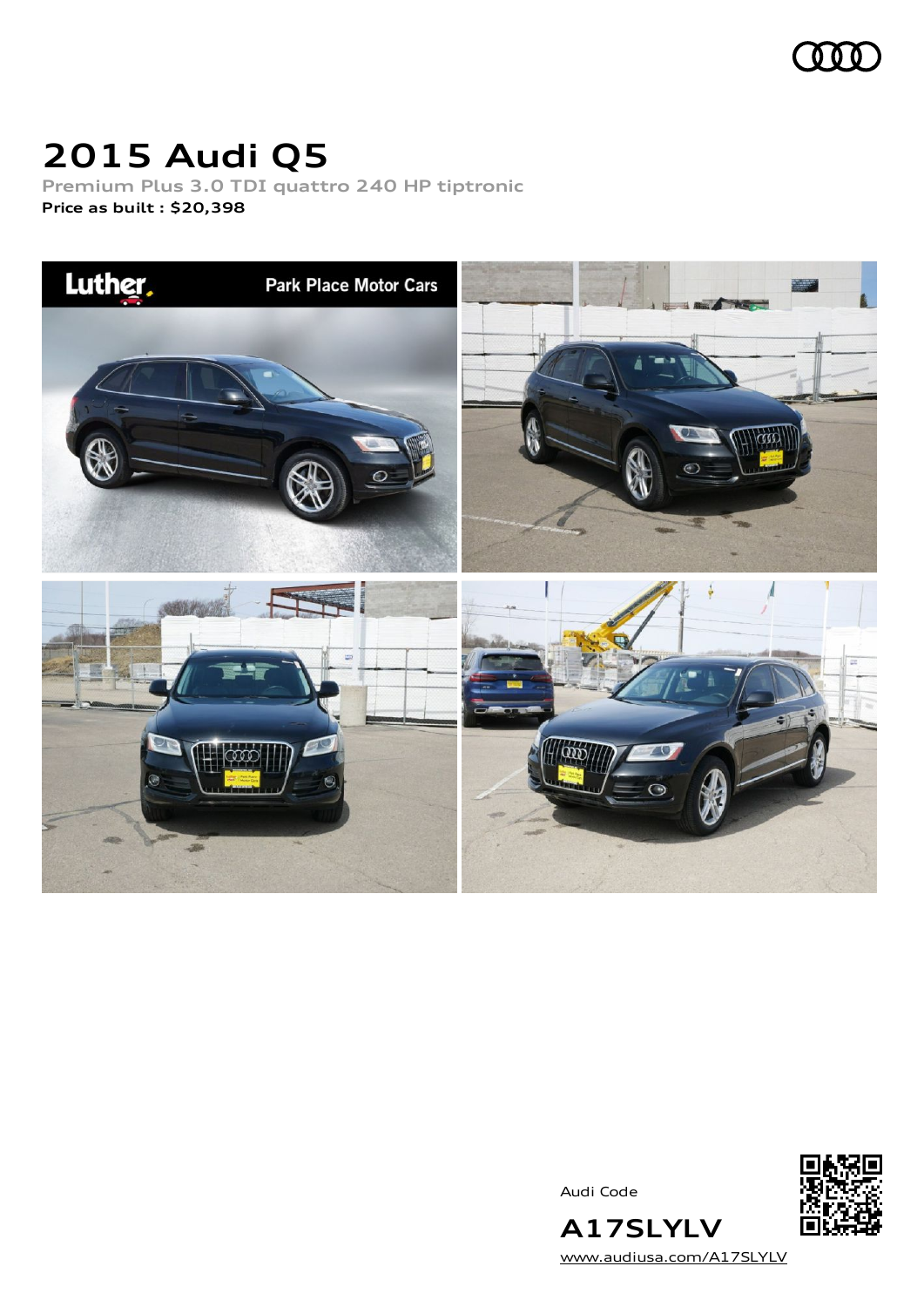## **Summary**

**Audi 2015 Audi Q5** Premium Plus 3.0 TDI quattro 240 HP tiptronic

**Price as buil[t](#page-9-0)** \$20,398

#### **Exterior colour**

Mythos Black metallic

#### **Interior colour**

#### **Technical Specifications**

| Engine type                  | Six-cylinder                                  |
|------------------------------|-----------------------------------------------|
| stroke                       | Displacement/Bore and 2,967/83.0 x 91.4 cc/mm |
| Torque                       | 428 @ 1,750-2,250 lb-ft@rpm                   |
| Top track speed              | 130 mph mph                                   |
| Acceleration (0 - 60<br>mph) | 6.5 sec. seconds                              |
| Recommended fuel             | Diesel                                        |



#### **Further Information**

| Warranty        |               |
|-----------------|---------------|
|                 | No            |
| Mileage         | 105,116 miles |
| Type of vehicle | Used car      |
|                 |               |

**Audi Code** A17SLYLV

**Your configuration on www.audiusa.com** [www.audiusa.com/A17SLYLV](https://www.audiusa.com/A17SLYLV)

**Commission number** eb2464b40a0e09b0652d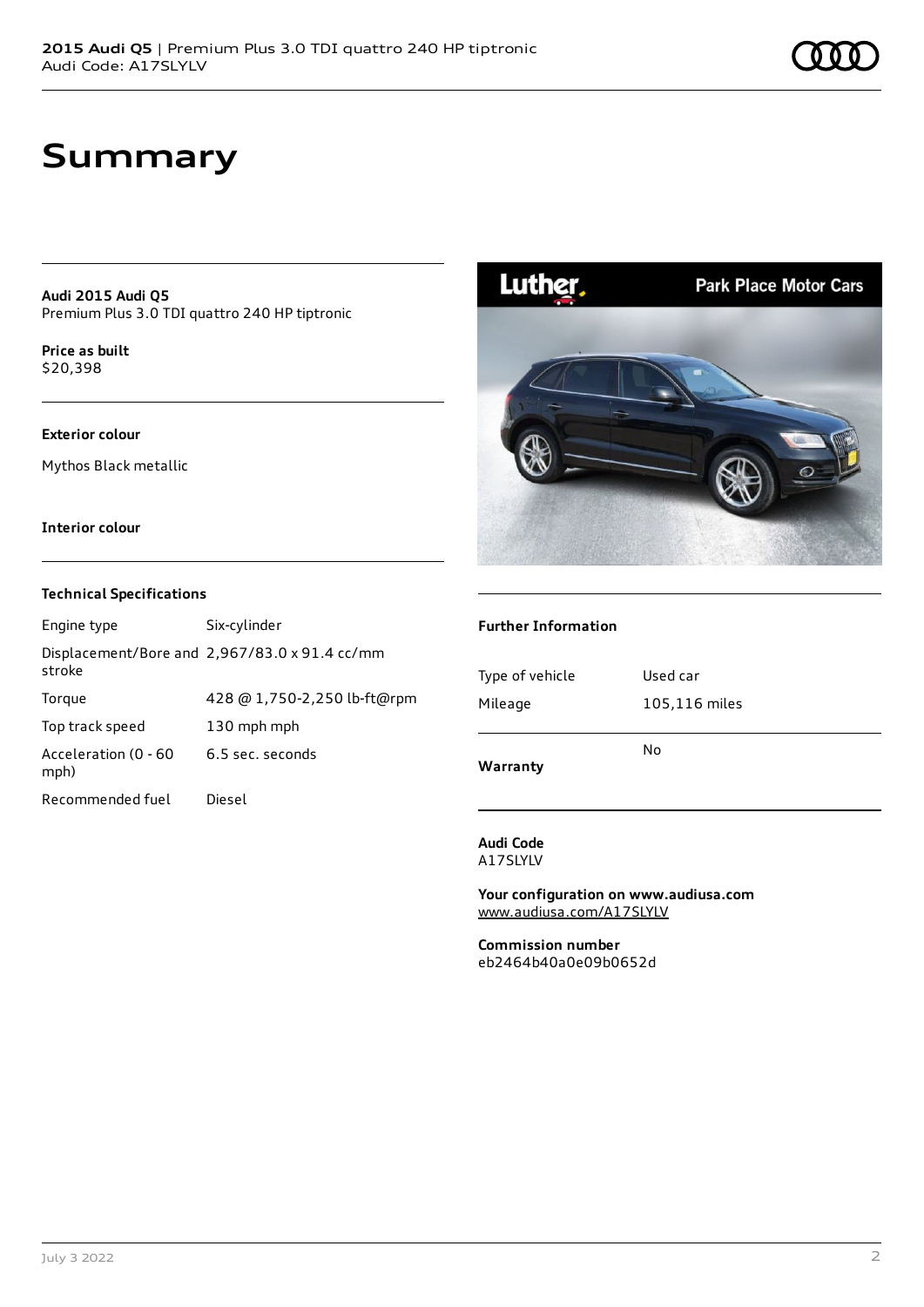## **Standard features**

### **Safety and Security**

| 4UB             | Driver and front-passenger advanced airbags                                       |
|-----------------|-----------------------------------------------------------------------------------|
| 1AT             | Electronic stabilisation control (ESC)                                            |
| UH1             | Electromechanical parking brake                                                   |
| 8T1             | Cruise control with coast, resume and<br>accelerate features                      |
| VC <sub>2</sub> | Garage door opener (HomeLink®)                                                    |
| QZ7             | Electromechanical power steering                                                  |
| 7K6             | Tire-pressure monitoring system                                                   |
| 4X3             | Side airbags at front and head airbag system                                      |
| 8N6             | Light / rain sensor                                                               |
| 413             | Audi advanced key - keyless start, stop and<br>entry                              |
| 3B7             | ISOFIX child seat mounting and Top Tether<br>anchorage point for outer rear seats |
|                 |                                                                                   |

#### **Exterior**

| 1 D 8           | Provision for towing bracket                                                       |
|-----------------|------------------------------------------------------------------------------------|
| 6XL             | Power-folding, power-adjustable, auto-<br>dimming, heated side mirrors with memory |
| 1S1             | Car jack                                                                           |
| 1 B A           | Dynamic suspension                                                                 |
| 3S1             | Aluminum roof rails                                                                |
| 5]1             | Rear spoiler                                                                       |
| 8EH             | Xenon plus headlights                                                              |
| 803             | Automatic headlight leveling                                                       |
| HN <sub>2</sub> | 19" 235/55 all-season tires                                                        |
| 8SL             | LED taillights                                                                     |
| VW6             | Dark tinted glass (privacy glass)                                                  |

#### **Exterior**

| 47B  | Stainless steel trunk edge trim and doorsills                |
|------|--------------------------------------------------------------|
| CZD. | 19" 5-arm-star design wheels with 235/55<br>all-season tires |

#### **Interior**

| QE1              | Storage nets in backs of front seats                                                 |
|------------------|--------------------------------------------------------------------------------------|
| 3FU              | Panoramic sunroof                                                                    |
| 7M1              | Door sill trims with aluminium inlays                                                |
| 6N)              | Light cloth headliner                                                                |
| <b>9AQ</b>       | Four-zone automatic climate control                                                  |
| 4L7              | Auto-dimming interior mirror with compass                                            |
| QQ1              | Illumination for interior door handles, air<br>vent controls, front footwells        |
| 1XW              | Leather-covered multifunction sports<br>steering wheel, 3-spoke Q design             |
| 6E3              | Front center armrest                                                                 |
| 7F <sub>9</sub>  | Leather gearshift knob                                                               |
| 4E9              | Power trunk open/close and hands-free<br>release                                     |
| 5XF              | Dual front sun visors with lighted vanity<br>mirrors                                 |
| 5KA              | Sliding 40/20/40 split folding rear seat with<br>pass-through and adjustable recline |
| 7HA              | Cloth interior on doors                                                              |
| N1F              | Leather seating surfaces                                                             |
| 4A3              | <b>Heated front seats</b>                                                            |
| 5 <sub>M</sub> G | Dark Brown Walnut Wood inlays                                                        |
|                  |                                                                                      |

#### **Infotainment and Driver Assistance**

UF7 Audi music interface

## **(1/2)**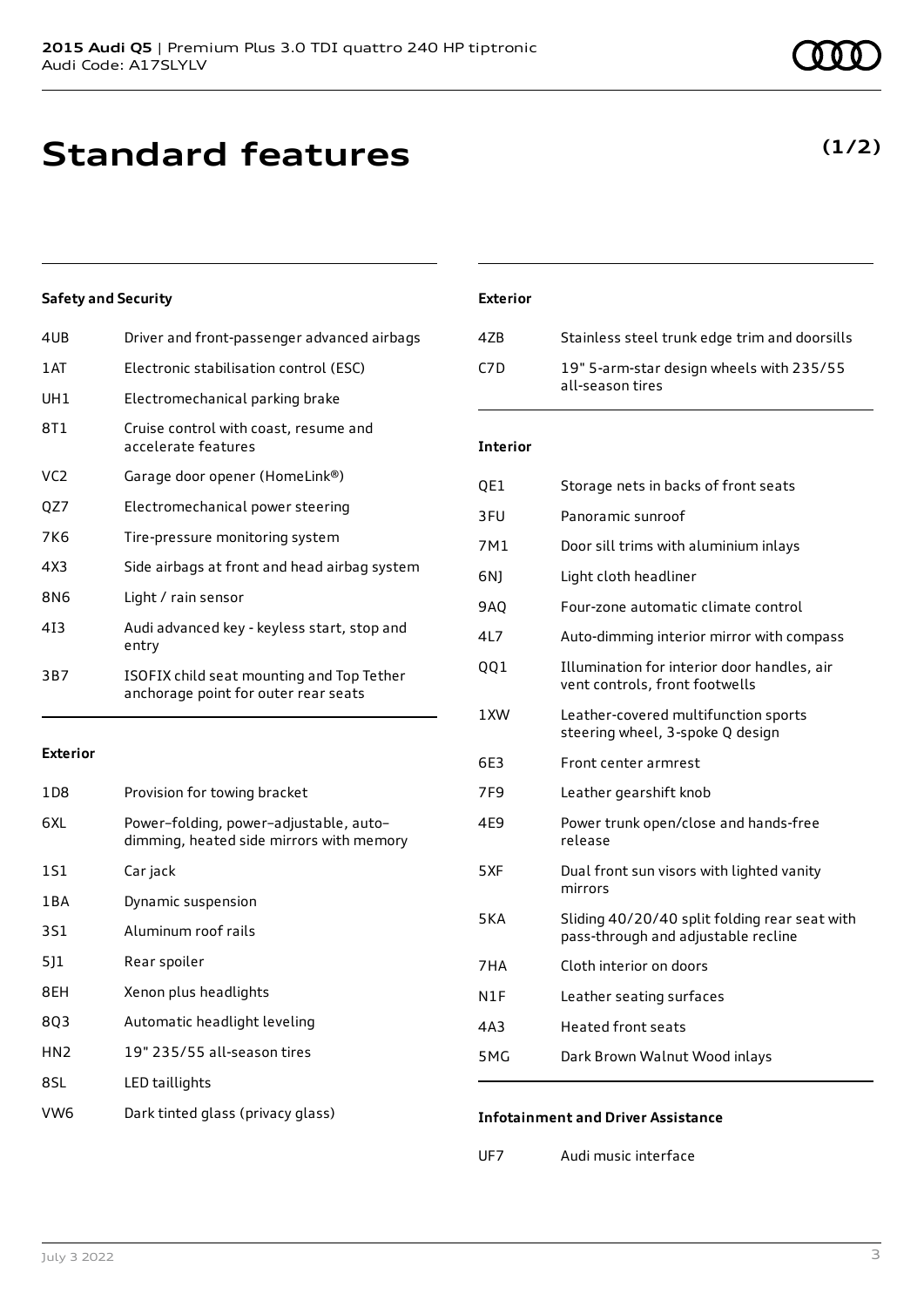**(2/2)**

# **Standard features**

### **Infotainment and Driver Assistance**

| 9VD | Audi sound system         |
|-----|---------------------------|
| 907 | Driver information system |

- 8UQ Audi concert radio
- 9ZX Bluetooth® wireless technology preparation for mobile phone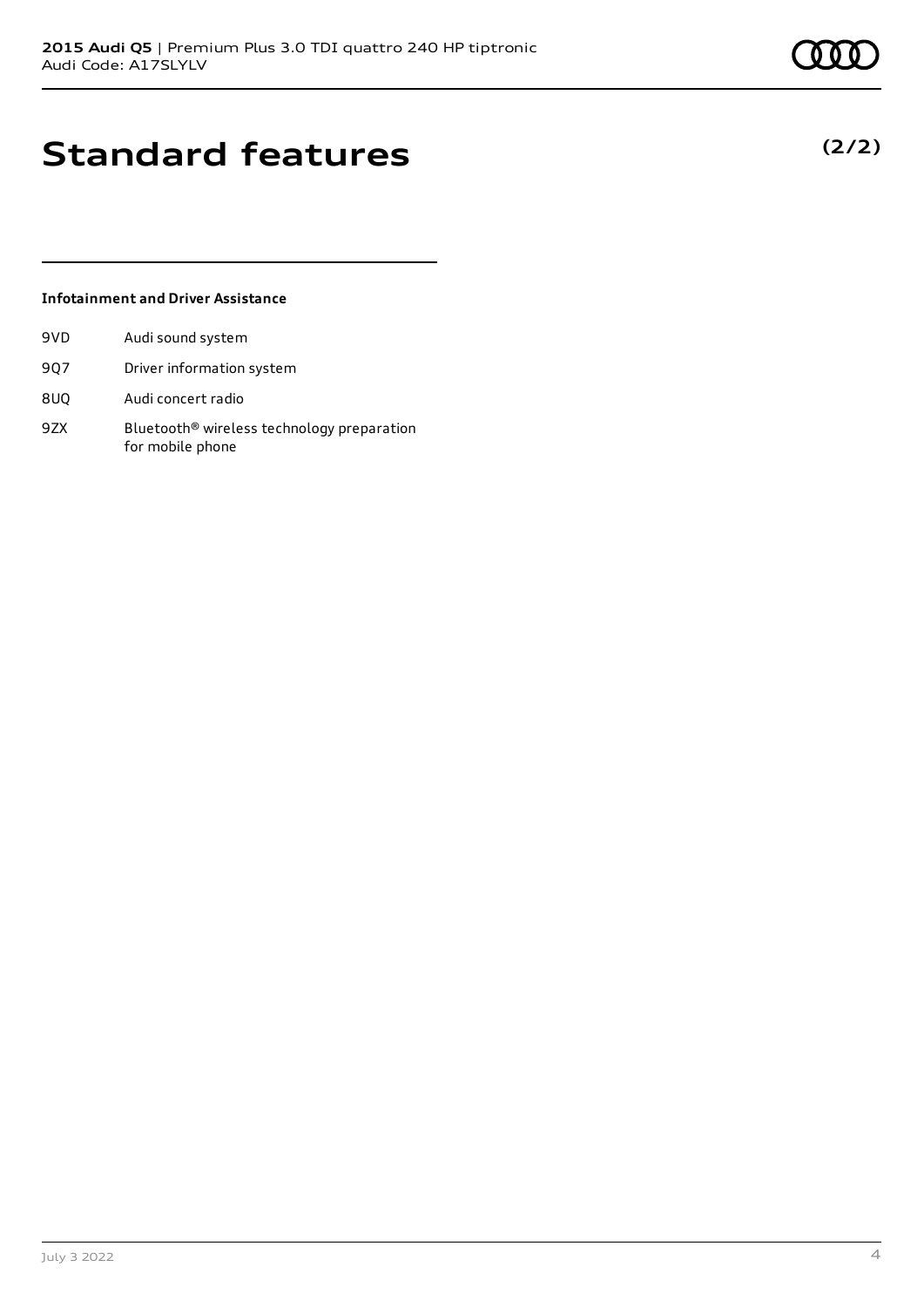# **Dealer remarks**

Premium Plus trim, Mythos Black metallic exterior and Black interior. JUST REPRICED FROM \$24,998, EPA 31 MPG Hwy/24 MPG City! Moonroof, Heated Leather Seats, Diesel, Aluminum Wheels, Turbo Charged Engine, AWD. CLICK ME!

#### DISCOVER THE LUTHER ADVANTAGE

The Luther Advantage is a complete and comprehensive package of benefits designed to make buying-and drivinga vehicle from the Luther dealerships a pleasant and convenient experience. From the peace of mind that comes with a 5 Day-500 Mile Return or Exchange Policy, 30 Day 1,500 miles Full Warranty and 60 Day 2,500 miles Limited Powertrain Warranty and Free CARFAX Reports & Clean Title Guarantee on pre-owned vehicles, as well as providing Luther customers with full range of valuable savings at participating Holiday Stationstores including 10 cents off a gallon, \$6 for "The Works" car wash among other advantages and guarantees. As much as we like satisfying customers, we like keeping them even more.

#### WHY BUY FROM US?

At Luther's Park Place Motor Cars we sell AND service all makes and models. Our 89 point inspection, Free CARFAX history report with clean title guarantee insure your COMPLETE SATISFACTION! The Luther Advantage warranty with return or exchange options along with gas discounts of 10 cents off per gallon at all Holiday Gas Station Stores for 3 years ensure an EXCEPTIONAL BUYING EXPERIENCE with Confidence! Check whether a vehicle is subject to open recalls for safety issues at safecar.gov

#### EXPERTS RAVE

Edmunds.com's review says "As we've come to expect from all Audi models, the Q5 benefits from classy interior design and top-notch construction.".

Check whether a vehicle is subject to open recalls for safety issues at safercar.gov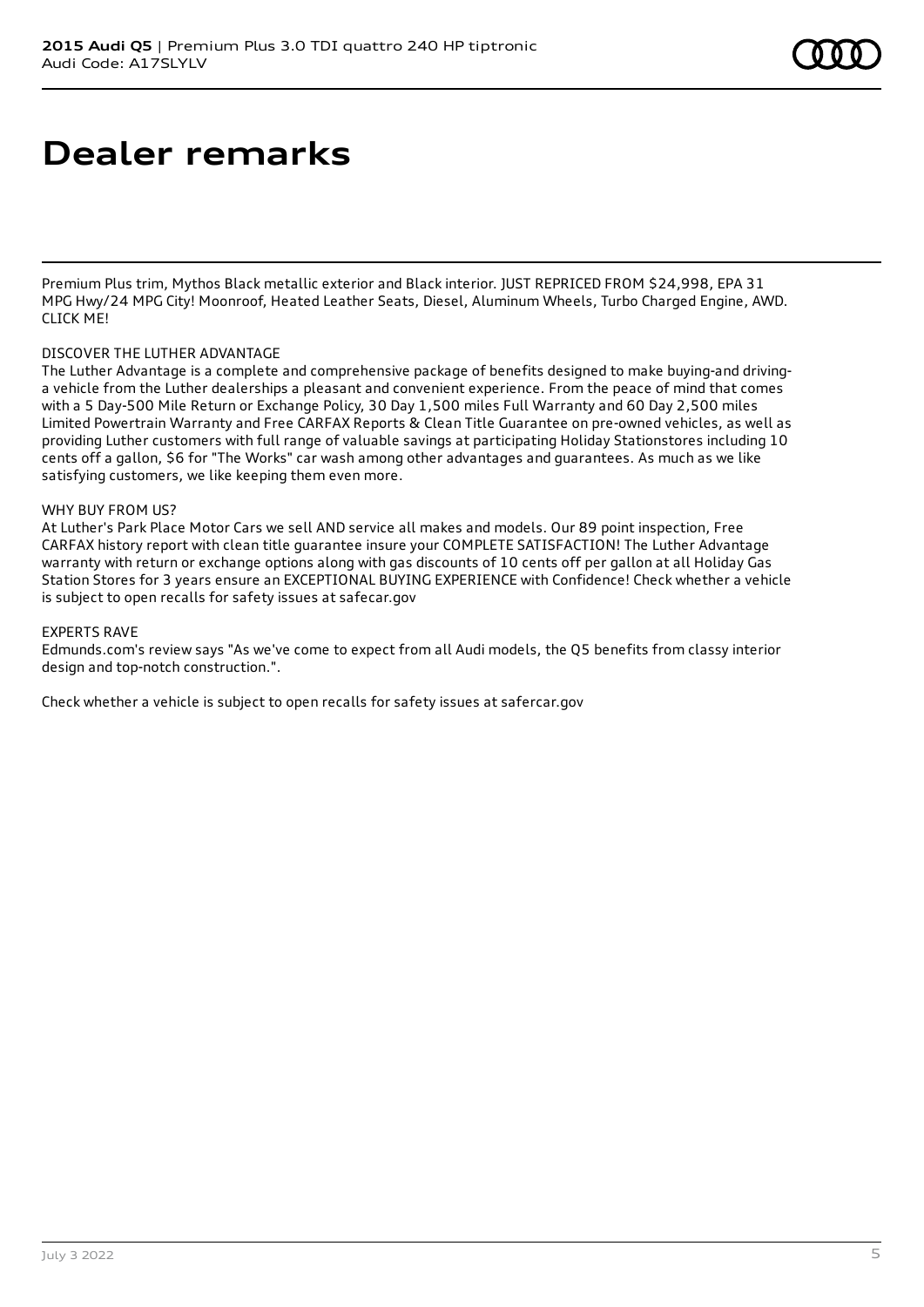# **Technical Specifications**

### **Engineering | Performance**

| Engine type                                | Six-cylinder                                  |
|--------------------------------------------|-----------------------------------------------|
| Acceleration (0 - 60<br>mph)               | 6.5 sec. seconds                              |
| Engine block                               | Cast-iron                                     |
| Induction/fuel injection Turbocharged/TDI® |                                               |
| Cylinder head                              | Aluminum-alloy                                |
| Max. output ps/hp                          | 240 @ 3,750-4,000 @ rpm                       |
| stroke                                     | Displacement/Bore and 2,967/83.0 x 91.4 cc/mm |
| Top track speed                            | 130 mph mph                                   |
| Torque                                     | 428 @ 1,750-2,250 lb-ft@rpm                   |
| Valvetrain                                 | 24-valve DOHC                                 |

## **Transmission | Drivetrain**

| Gear ratios: 8th         | 0.667                                                                                                      |
|--------------------------|------------------------------------------------------------------------------------------------------------|
| Gear ratios: 6th         | 1.000                                                                                                      |
| Gear ratios: 7th         | 0.839                                                                                                      |
| Gear ratios: Reverse     | 3.317                                                                                                      |
| Gear ratios: Final Drive | 3.076                                                                                                      |
| Gear ratios: 4th         | 1.667                                                                                                      |
|                          |                                                                                                            |
| Transmission             | Eight-speed Tiptronic <sup>®</sup> automatic<br>transmission with quattro <sup>®</sup> all-<br>wheel drive |
| Gear ratios: 5th         | 1.285                                                                                                      |
| Gear ratios: 2nd         | 3.143                                                                                                      |
| Gear ratios: 3rd         | 2.106                                                                                                      |

#### **Electrical system**

| Alternator | 14 Volts - 150 amp |
|------------|--------------------|
| Battery    | 12 Volts - 110 amp |

#### **Steering**

| Steering type                             | Electromechanical power steering<br>system |
|-------------------------------------------|--------------------------------------------|
| Turning diameter, curb-38.1 ft<br>to-curb |                                            |
| Steering ratio                            | 15.9:1                                     |

#### **Suspension**

| Front axle | Five-link front suspension       |
|------------|----------------------------------|
| Rear axle  | Trapezoidal-link rear suspension |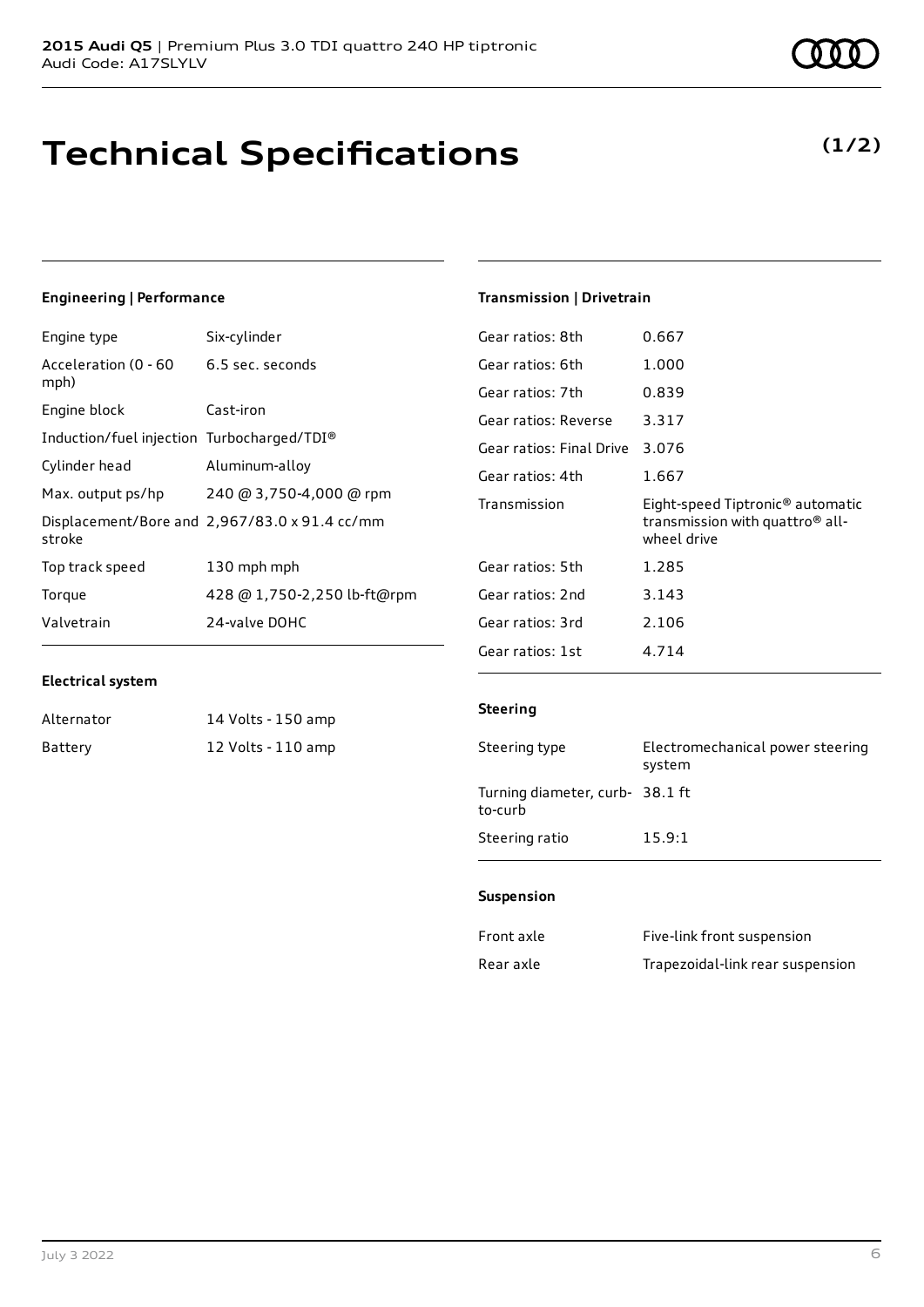# **Technical Specifications**

### **Brakes**

| <b>Front brakes</b>           | 13.6 (ventilated disc) in                                                                                    |  |  |
|-------------------------------|--------------------------------------------------------------------------------------------------------------|--|--|
| Rear brakes                   | 13.0 (ventilated disc) in                                                                                    |  |  |
| <b>Body</b>                   |                                                                                                              |  |  |
| Material                      | Fully galvanized steel unibody with<br>aluminum hood and tailgate and<br>multistep anti-corrosion protection |  |  |
| <b>Warranty   Maintenance</b> |                                                                                                              |  |  |
| Warranty                      | 4-Year/50,000 mile new vehicle<br>limited warranty                                                           |  |  |
| Maintenance                   | 12-Month/5,000 mile (whichever<br>occurs first) NO CHARGE first                                              |  |  |

scheduled maintenance

#### **Interior measurements**

| Seating capacity                          | 5                      |
|-------------------------------------------|------------------------|
| Shoulder room, rear                       | 56.4 in                |
| Head room with front<br>sunroof           | 39.4 in                |
| Leg room, rear                            | 37.4 in                |
| Shoulder room, front                      | 57.7 in                |
| Head room with rear<br>sunroof            | 39.0 in                |
| Head room, rear                           | 37.7 in                |
| Leg room, front                           | 41.0 in                |
| Head room, front                          | 38.1 in                |
| Cargo volume, rear<br>seatbacks up/folded | 29.1/57.3 cu ft, cu ft |

### **Exterior Measurements**

| Height                           | 65.2 in  |
|----------------------------------|----------|
| Overall width without<br>mirrors | 74.7 in  |
| Length                           | 182.6 in |
| Wheelbase                        | 110.5 in |
| Drag coefficient                 | .33 Cw   |
| Overall width with<br>mirrors    | 82.2 in  |
| Track rear                       | 63.5 in  |
| <b>Track front</b>               | 63.7 in  |
| Curb weight                      | 4,475 lb |

## **(2/2)**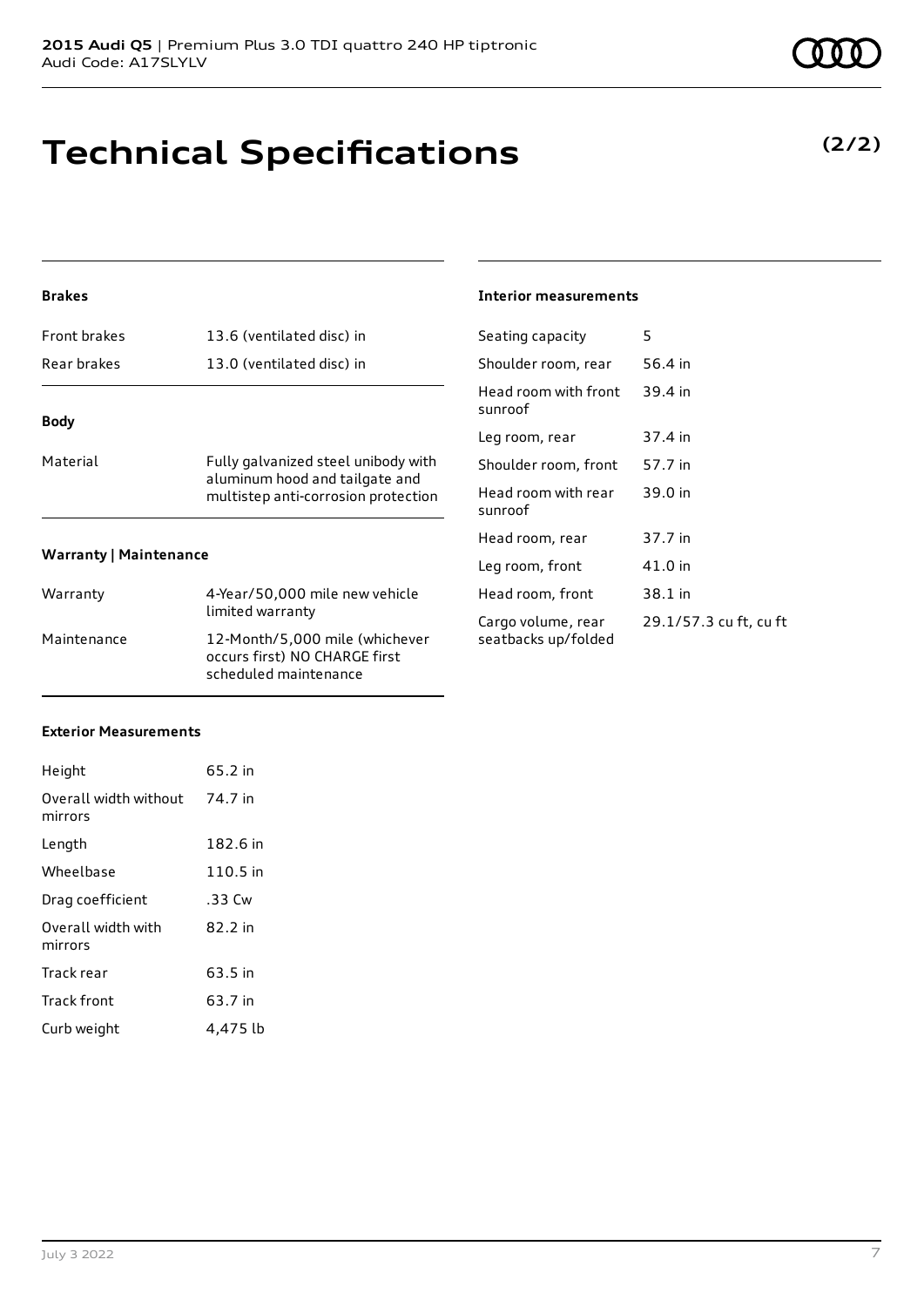## **Consumption- and emission**

### **Consumption by NEDC**

| urban       | 24 mpg |
|-------------|--------|
| extra-urban | 31 mpg |
| combined    | 27 mpg |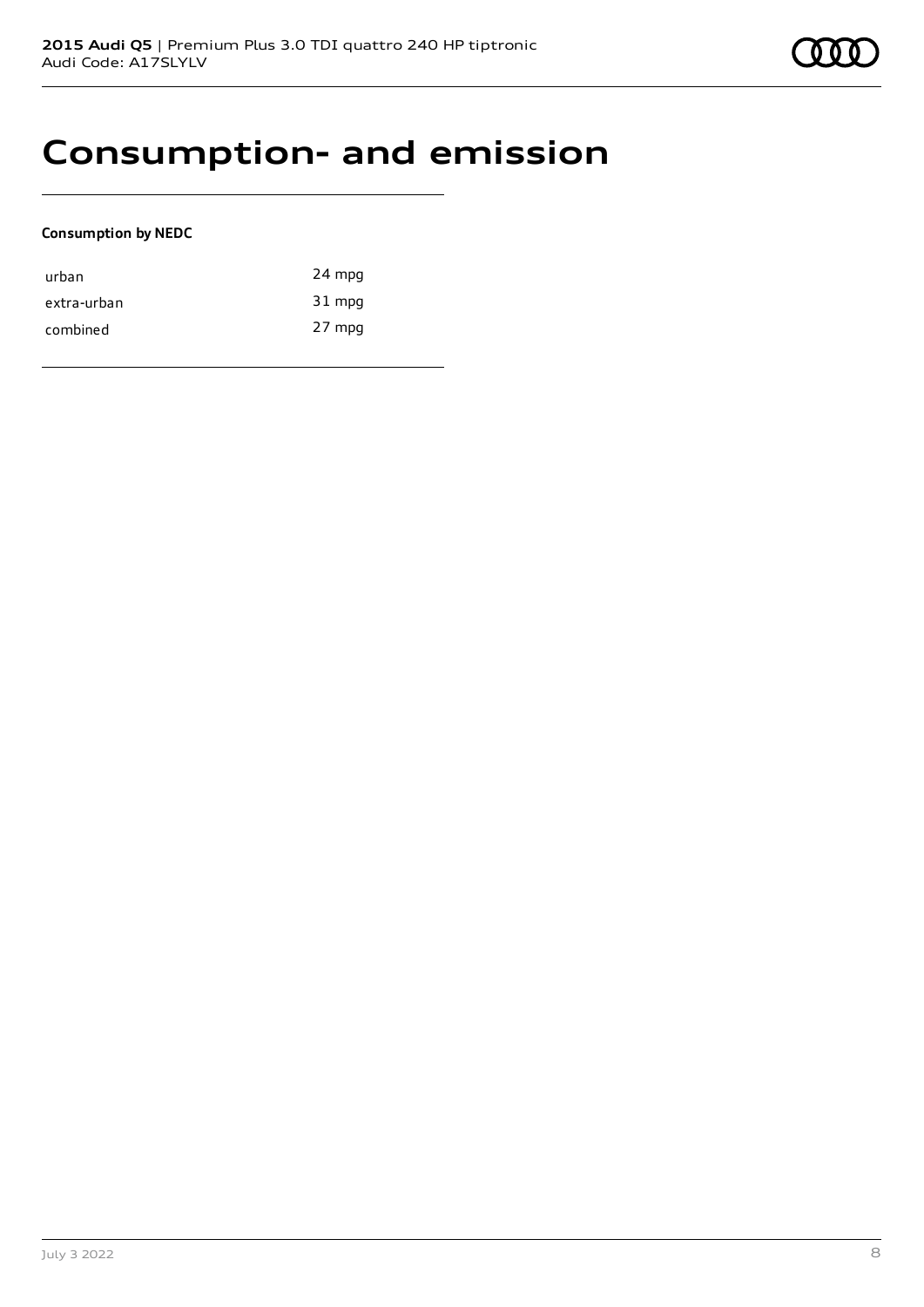# **Contact**

Dealer **Rochester Audi**

2720 Highway 52 N 55901 Rochester MN

Phone: +15072829468 FAX: 5072825424

www: [https://www.rochesteraudi.com](https://www.rochesteraudi.com/)